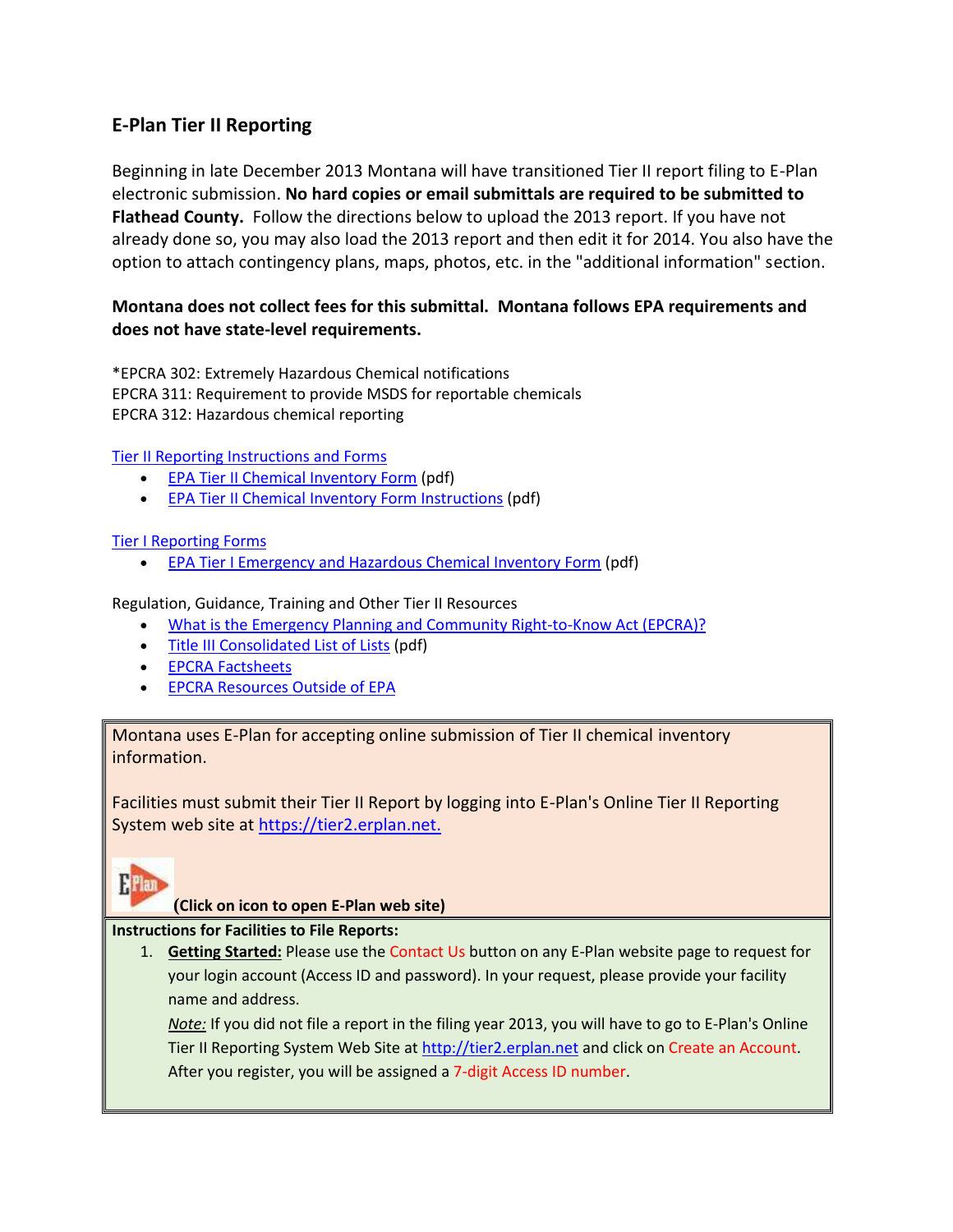- 2. **Creating and Editing Report:** You must Sign In to the system in order to create and submit your data. After you sign in, you will be taken to the "E-Plan Online Filing Submission Management" page where you will need to either Enter new Data for your facility, Copy Data from previous year, or Import your data if it was created by EPA's Tier2 Submit program (extensions .zip or .t2s).
	- o **Entering New Facility Data:** Under the "ENTER NEW DATA/RETRIEVE OLD DATA" section, choose 2014 for the filing year and press "Continue". Enter in your Facility Information. Press the "Save & Continue" button and then enter in your Facility Identification (NAICS required). Return to the 2013 Online Filing Home page by clicking the "Filing Management" link in the upper left-hand corner. From there, you will see the icon to **Add New Chemical**. Follow the prompts. When complete, return to the 2014 Online Filing Home page again, and press the icon to **Add New Contact** information.
	- o **Importing Last Year's .zip or .t2s File:**Under the "IMPORT TIER2" section, press the "Import 'zip/t2s'" button. Locate your tier2 zip or t2s file, and press the Upload button. Once the file is successfully imported, press "Continue". You will be automatically taken back to the E-Plan Online Filing Submission Management page. If the imported Tier2 data files are for year 2013, you must convert the facility data from the 2013 to 2014 using the COPY DATA function.
	- o **Copying Data:** Under the "COPY DATA" section, copy the data from 2013 to 2014 in the drop-down menu. Once this step is complete, you should see the years 2013 and 2014 listed under currently filed years in the left section. Select to retrieve Tier II data for 2014 in the drop down menu and press "Continue". You will be taken to the 2014 Online Filing Home page where you can **edit** your information if needed.
- 3. **Validating and uploading data into E-Plan:** From the 2014 Online Filing Home page, press the **Validate Record** button at the bottom of the page. If any errors are found, they will be listed here, or it will indicate that the facility report passed all submission tests. Once the "Submission Report" indicates all required fields are correct, the "**Upload Data to E-Plan**" option will appear. Press the **Upload Data to E-Plan** button, select your facility, and press the Update button. The status should change from Not Filed to Filed when the report has been properly submitted. A confirmation message will be sent to the account's email listed during the registration process, with a copy of your report attached in .pdf format. Print and save these documents as *proof of submission*.

A facility's Tier II Report submittal will be deemed complete when the Montana Department of Environmental Quality can view its electronic submittal on E-Plan.

# **Instructions for Responders** Flathead OES is the entity authorized to provide responder access to E-Plan.